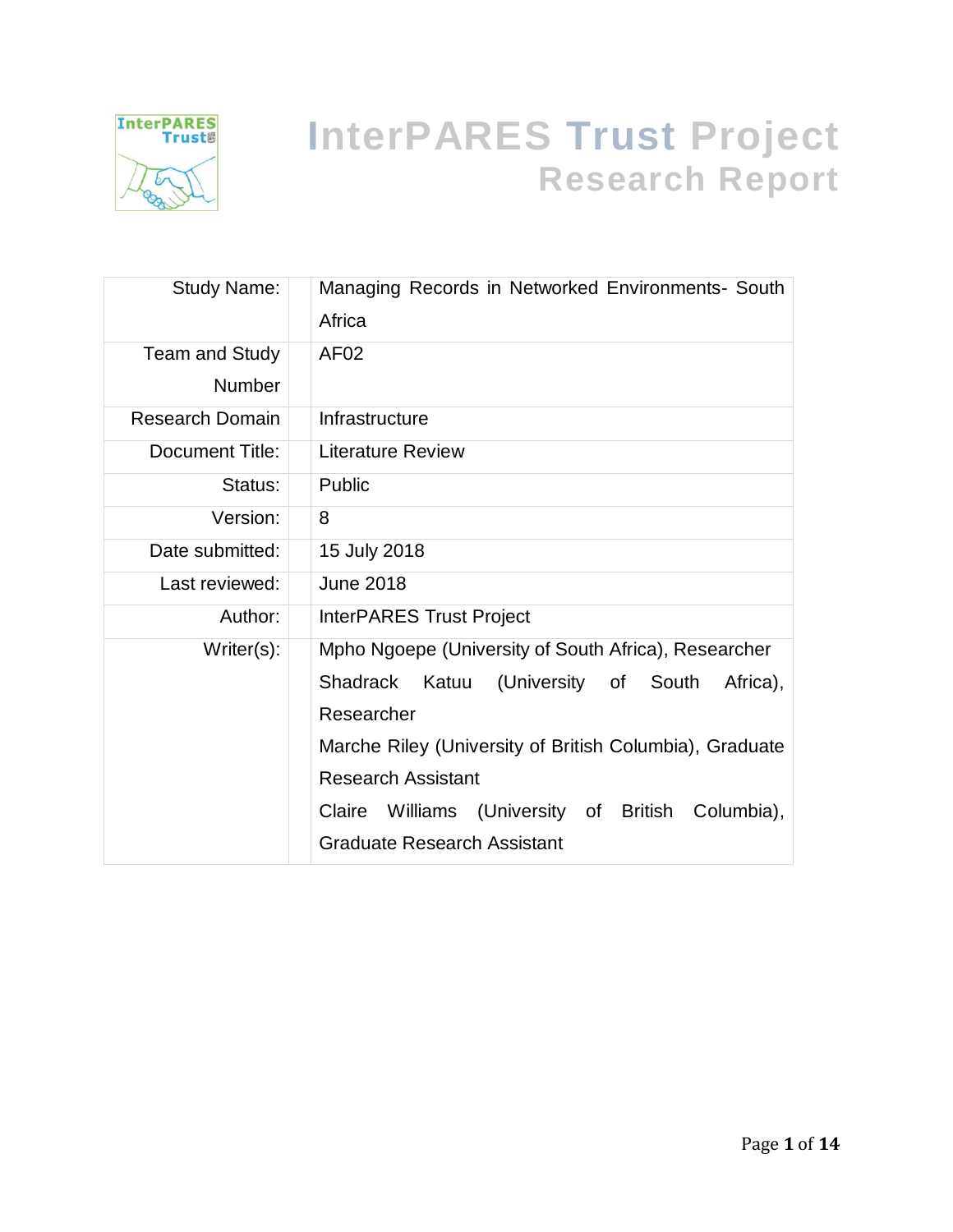# Document Control

| <b>Version history</b> |                                   |             |                                                           |
|------------------------|-----------------------------------|-------------|-----------------------------------------------------------|
| Version                | Date                              | By          | <b>Version notes</b>                                      |
|                        | September<br>11th 2016            | M. Riley    | Ver. 1 initial draft                                      |
| $\overline{2}$         | May 9 <sup>th</sup> 2017          | C. Williams | Ver. 2 Major revision due to<br>changes in the case study |
| 3                      | May 28th<br>2017                  | C. Williams | Ver. 3                                                    |
| 4                      | October 6 <sup>th</sup> ,<br>2017 | C. Williams | Ver. 4                                                    |
| 5                      | November<br>3rd, 2017             | C. Williams | Ver. 5                                                    |
| 6                      | November<br>7 <sup>th</sup> 2017  | C. Williams | Ver. 6                                                    |
| 7                      | May 22 <sup>nd</sup><br>2018      | S. Katuu    | Ver. 7 Copy editing                                       |
| 8                      | July 15th<br>2018                 | S. Katuu    | Ver. 8 Final edits                                        |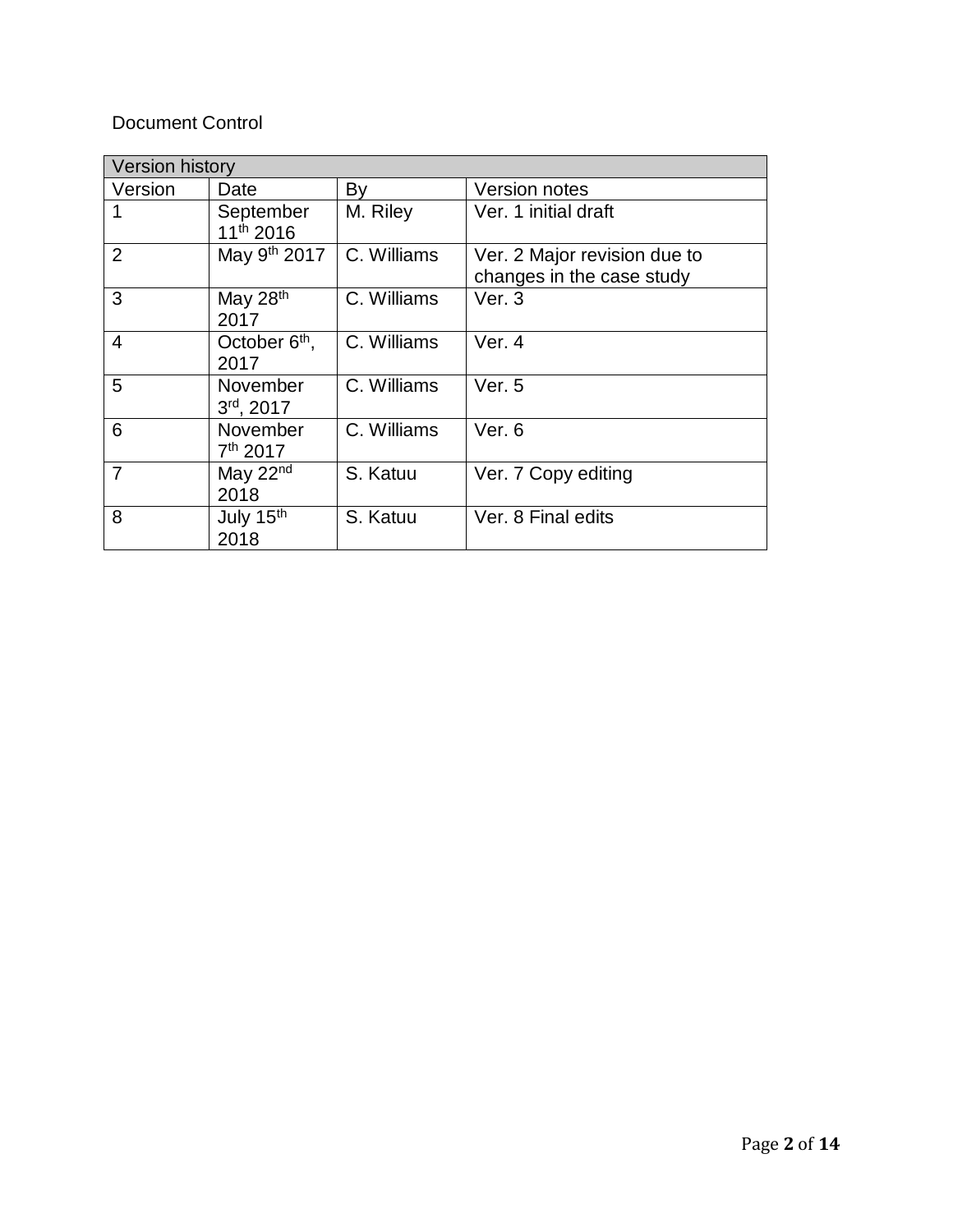## Abstract

In order to assess the electronic recordkeeping environment from a legal and regulatory perspective, this document reviews the literature that addresses regulation and law relating to the management of public records in South Africa. First, we examine the historical context of past legislation and regulatory frameworks, specifically in relation to the legacies of colonialism and apartheid. A review of the literature regarding the current management of public records and the related legislation and regulations follows. Finally, future challenges are predicted, along with solutions and specific issues related to the nature and management of electronic records, cloud computing, and the network environment.

#### 1.0 Introduction

'A day's work in technology can equate to a thousand years' or so Ngoepe and Saurombe (2016) warn in their article on provisions for managing and preserving records created in networked environments. Technological developments are moving at an increasingly faster pace, putting the authenticity and security of records created on electronic platforms at risk due to a wide array of factors, and leading to improper electronic records management. When public records lose their authenticity and security, they can no longer provide accountability or transparency (Duranti and Franks, 2016), Exacerbating this problem is the recent proliferation of cloud storage, and the transient nature of electronic records themselves. Governments ideologically invest regulations and legislation with the power to meet these challenges, but their success depends on several complex and related factors.

The purpose of this study is to examine South Africa's legal and regulatory provisions for electronic records management. While several studies have undertaken a review of public records in South Africa and surrounding countries, a comprehensive review of how current legislation and regulations are meeting the needs of electronic records management is sorely needed. This paper will undertake a review of the literature on the current framework of laws and regulations affecting archives and records, within the unique context of South Africa.

#### 1.1 Historical Context

South Africa has been a site of contested power for much of its long and complex history, and an analysis of the current legal framework affecting public records requires a depth of understanding about this past. The public records of South Africa exist within the contexts of colonization and imperialism, apartheid, and most recently, a governmental republic dedicated to truth and reconciliation.

The system of apartheid largely shaped the past of public archives in South Africa (Harris, 1996). Verne Harris, one of the major voices in South African archival literature, provides a comprehensive overview of the South African archival history in his article 'Redefining Archives in South Africa: Public Archives and Society in Transition 1990–1996'. Here Harris traces the origins of the State Archives Service (SAS):

[The SAS] has its origins in the fledgling public archives facilities maintained by the pre-Union Cape, Natal, Orange River, and Transvaal colonies. In the decade after Union, these facilities were fashioned into a national archives service positioned in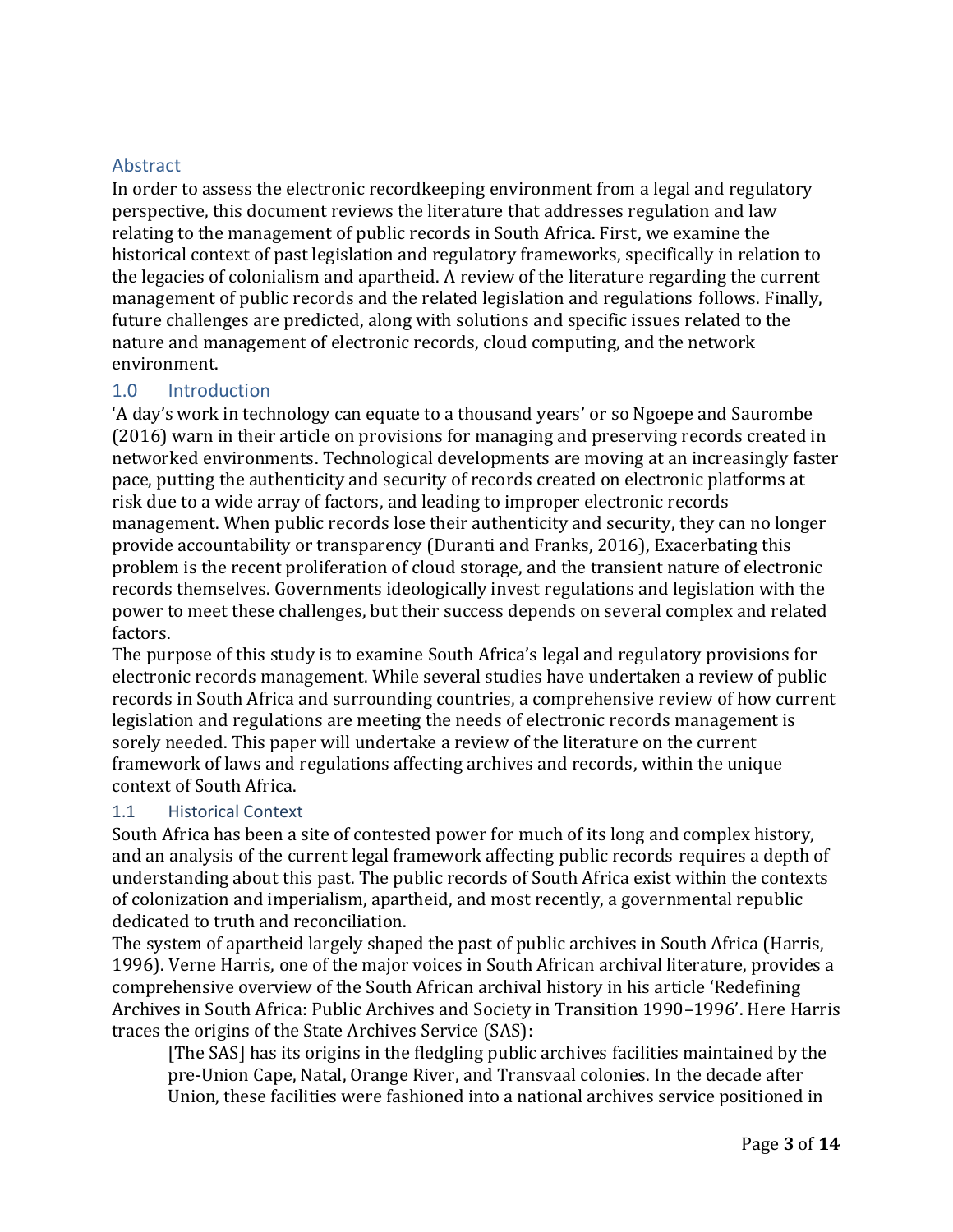the Department of the Interior. Empowered legislatively for the first time in 1922, it subsequently underwent a number of name changes and moved from the Interior Department to Union Education, then to the Education, Arts, and Science

Department and finally to the National Education Department. (Harris, 1996 p. 8) Since its inception in 1922, the National Archives has operated under the mandate of maintaining custody of all central and provincial government records. It was only after the passage of the 1962 Archives Act that 'the Service developed a significant records management capacity sustained by wide-ranging regulative powers' (Harris, 1996 p. 8). The 1953 Archives Act prompted appraisal of the government's records, as the proliferation of records expanded greatly with new technologies and increasing numbers of creating bodies (Ngoepe and Keakopa, 2009). The archival services during this time were linked by necessity to the apartheid government, creating rifts between South African archival practice and the international community, as well as within South Africa as resistance to apartheid grew (Harris, 1996). Due to apartheid, most other countries shunned the State Archives Service and its professionals . The archives offered only nominal access to most South Africans, as it predominantly served the minority white population (Ngulube and Tafor, 2006). Harris describes the SAS as having 'oiled the wheels of apartheid bureaucracy', a bureaucracy that thrived on government offices' refusal to submit records to archival policy, unauthorized destruction of records, and a willing collaboration in state arrests (Harris 1996 p. 9).

With the dissolution of the apartheid government in 1994, the South African government adopted the new Constitution in 1996, and with it the National Archives and Records Service Act, which in turn imbued the National Archives and Records Service (NARS) with the ability to assist, support, set standards for and provide professional guidelines to provincial archives services (Ngoepe and Saurombe, 2016). While the record-keeping practices of the SAS were characterized by opacity and access in name only (Harris, 1996), the government delineated new recordkeeping principles that demanded transparency and access to records. This was particularly to service the nation's Truth and Reconciliation Commission (TRC) and aid in attempts to heal as a nation (Kenosi, 2009). Examining human-rights violations, amnesty, repatriation, and rehabilitation became the task of the TRC. 'Despite the fact that information records generated by a truth-seeking body are often its biggest resource, few scholars have devoted their time to the study of the management of this important treasure' (Kenosi, 2011, p. 158). Kenosi asks how best to capture the context and type of records that a truth commission produced, and postulates that hiring a records manager would be the easiest way, which the South African TRC did not do. The creation of and need for access to electronic records furthers the challenge the TRC records present; this review addresses that in detail later. Ultimately, the need for the function of public records shifted over the years, from keeping and protecting secrets to promoting transparency and accountability. Kenosi identifies the strangely mutually beneficial nature of secrecy during the apartheid era: Both the oppressor and the oppressed thrived on secrets being kept from one another (Kenosi, 2011). The tenacity of aspects of this culture of secrecy displays itself in some of the challenges discussed below, even as various scholars, archivists, and the larger South African community continuously attempt to meet the demand for proper management of and access to authentic records.

This summarizes the wider history of the South African context in which the juridical system and the resulting legal framework of the nation appear. The dynamics between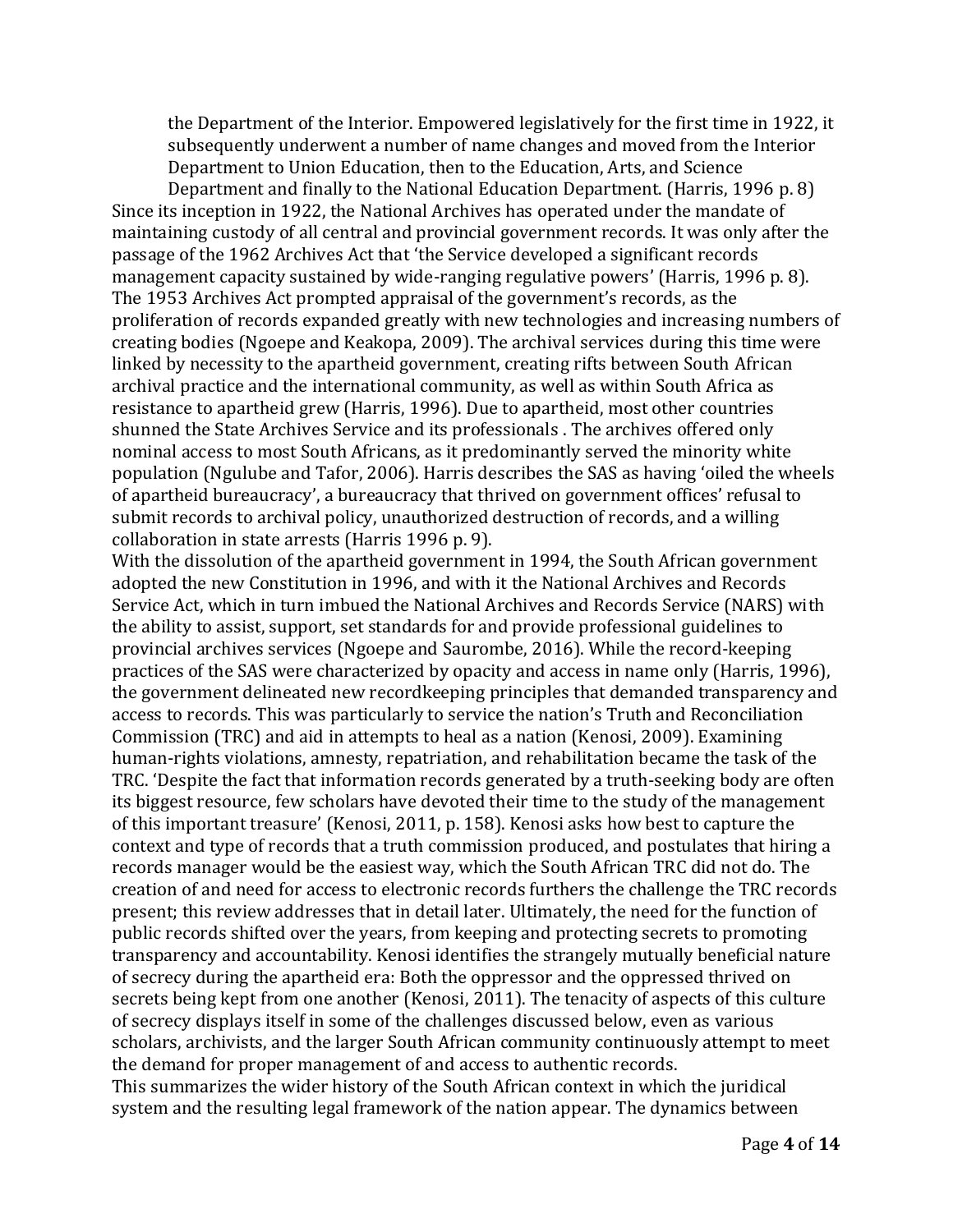indigenous peoples of South Africa, white Afrikaners, and British colonialists resulted in a mixed legal system that carries forward into the present day (Katuu and Ngoepe, 2015). South Africa's current legal framework is unique in its heritage consisting of these three separate and interrelated contextual backgrounds. These legal systems include the customary law of the indigenous peoples of South Africa, the Roman Dutch law, and British colonial law (Katuu and Ngoepe, 2015). The interwoven legal traditions demand careful consideration of language and translation in government systems, including systems of records management (Alberts and Mollema, 2013). The drafting of future legislation for records in the public sector should address this linguistic need, as South African legislation guarantees the public access to a judicial system in their preferred spoken language (Alberts and Mollema, 2013).

# 1.2 Definitions

Providing definitions of key terms enables increased clarity of concepts that the review discusses later.

#### **Accountability and Transparency**

The concept of accountability and its cousin transparency are foundational to a discussion of records in the public sector. In the archival sense, accountability involves provision of and access to records created and/or maintained by an individual or a corporate body. This facilitates a transparent understanding of the information in the records (Wilson, 2016).

# **Authenticity and Reliability**

Preservation of a record's authenticity from its creation to disposition (see the section below on the records life-cycle model) ensures its reliability for both the creating institution and the public at large, as in a court of law (Mak, 2016),

#### **Archival Legislation**

Archival legislation must exist for the government to properly create, manage, and promote access to all records. Such legislation creates or assigns an archival institution or repository. This differs from records-related legislation that more generally discusses legal provisions for records or information (Goh, 2016). The terms 'records-related' and 'archival' with respect to legislation are interchangeable throughout this paper.

#### **E-Governance**

E-Governance is an extremely broad term that refers to the application of Information and Communication Technologies (ICTs) to supporting good governance. It is a form of electronic access to government services, platforms, and records (Abankwah, 2010).

#### **Enterprise Content Management**

The most evolved form for managing electronic documents and records**,** enterprise content management (ECM) includes all the methods by which Electronic Document Management Systems and Electronic Records Managements Systems (EDMS, ERMS, EDRMS) managed content (Katuu, 2012, 2018).

#### **Records Life-Cycle Model**

The two generally accepted models for managing records are the continuum and the records life-cycle models. In South Africa, the life-cycle model is used to manage records. This model allows for preservation of the authenticity and reliability of records from the point of creation to their disposition or preservation (Duranti, 2016).

2.0 Challenges and Opportunities of Legal and Regulatory Frameworks in South Africa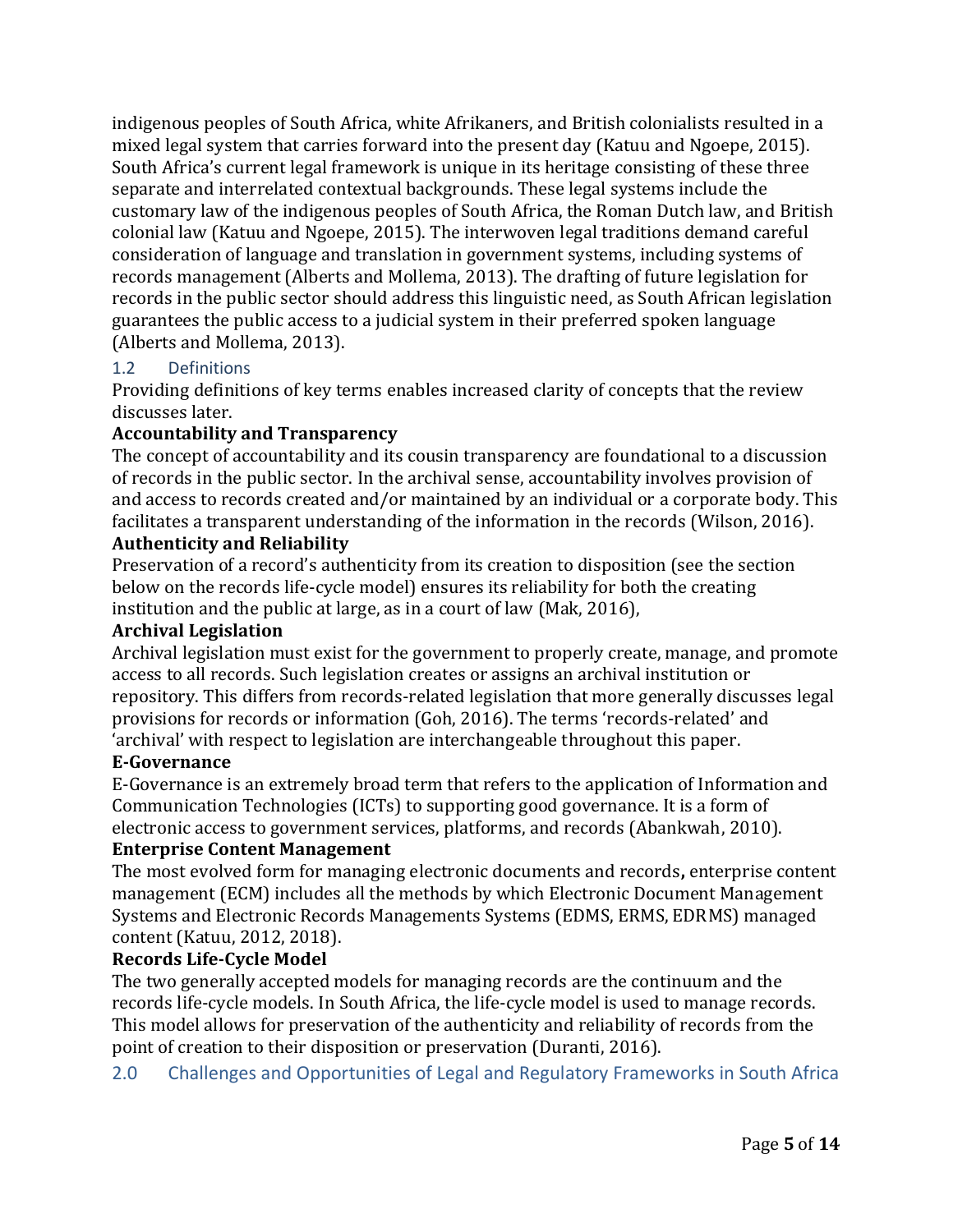This historical background and the proposed working definitions enable examination of the legal and regulatory frameworks structuring public-records management in South Africa today. Ngoepe and Saurombe (2016), in their article 'Provisions for Managing and Preserving Records Created in Networked Environments in the Archival Legislative Frameworks of Selected Member States of the South African Development Community', differentiate between primary legislation (acts, decrees, ordinances), secondary legislation (rules, regulations), and other normative documents such as standards, guidelines, and instructions (p. 26). This division provides a helpful framework for assessing the various factors currently affecting the management of public records. Before assessing the success of the legislation, we review the legal and regulatory frameworks in South Africa. The first South African archival legislation came about in 1922, with the Public Archives Act that gave the State Archives Service its custodial mandate to embrace the records of all central and provincial governments. While technological advances saw proliferation of records over the 1950s and 1960s, the South African State Archives Service began appraisal and approval of file plans in different government offices (Ngoepe and Keakopa, 2009). In the wake of the political framework of a recently created post-apartheid government, new recordkeeping legislation was passed (Kenosi 2008). In 1996, the new constitution divided responsibility for public records named in the National Archives Act by declaring in Schedule 5 that each province should develop its own act for records management, and in Section 3(g) that the National Records Service would assist, support, and set standards for guidelines on proper records management (Ngoepe and Saurombe, 2016). As one might expect, this division results in the legislation developed by some provinces being much stronger than that adopted by others (Ngoepe and Saurombe, 2016). This Act also imbued the national archivist with the power to determine the conditions of properly managing and reproducing electronic records. It stipulates that there are two types of records in South Africa: those that are preserved over twenty years and those that are not. Yet, according to the legislation, all archival records must be preserved at least twenty years (Ngoepe and Saurombe, 2016).

Other instances of primary legislation in South Africa include the Promotion of Access to Information Act (PAIA) of 2000, the Protection of Personal Information Act (POPIA) of 2013, the Electronic Communications and Transactions Act (ECT) of 2002, and the Regulation of Interception of Communications and Provisions Act (RICA) of 2002. Secondary legislation consists of several advisory pamphlets numbered 1 thorough 5, on records-management policy and guidelines.

Two statutory bodies are charged with coordinating and harmonising electronic records in the government. The State Information and Technology Agency (SITA), whose mandate covers the acquisition, installation, implementation, and maintenance of information technology in the public sector, is specifically relevant for records in the Cloud. The Government Information Technology Officers Council (GITO Council), which has offices at both national and provincial levels in government, is tasked with consolidating and coordinating the Information Technology initiative in government (Ngoepe and Saurombe, 2016).

Current archival legislation was created with paper records in mind, demonstrated by the rule that all records be saved for twenty years. As technology progresses at an increasingly rapid rate, this is no longer tenable (Ngoepe and Saurombe, 2016). In 'Automated Records Management Systems in the ESARBICA Region', Keakopa (2002) highlights the need for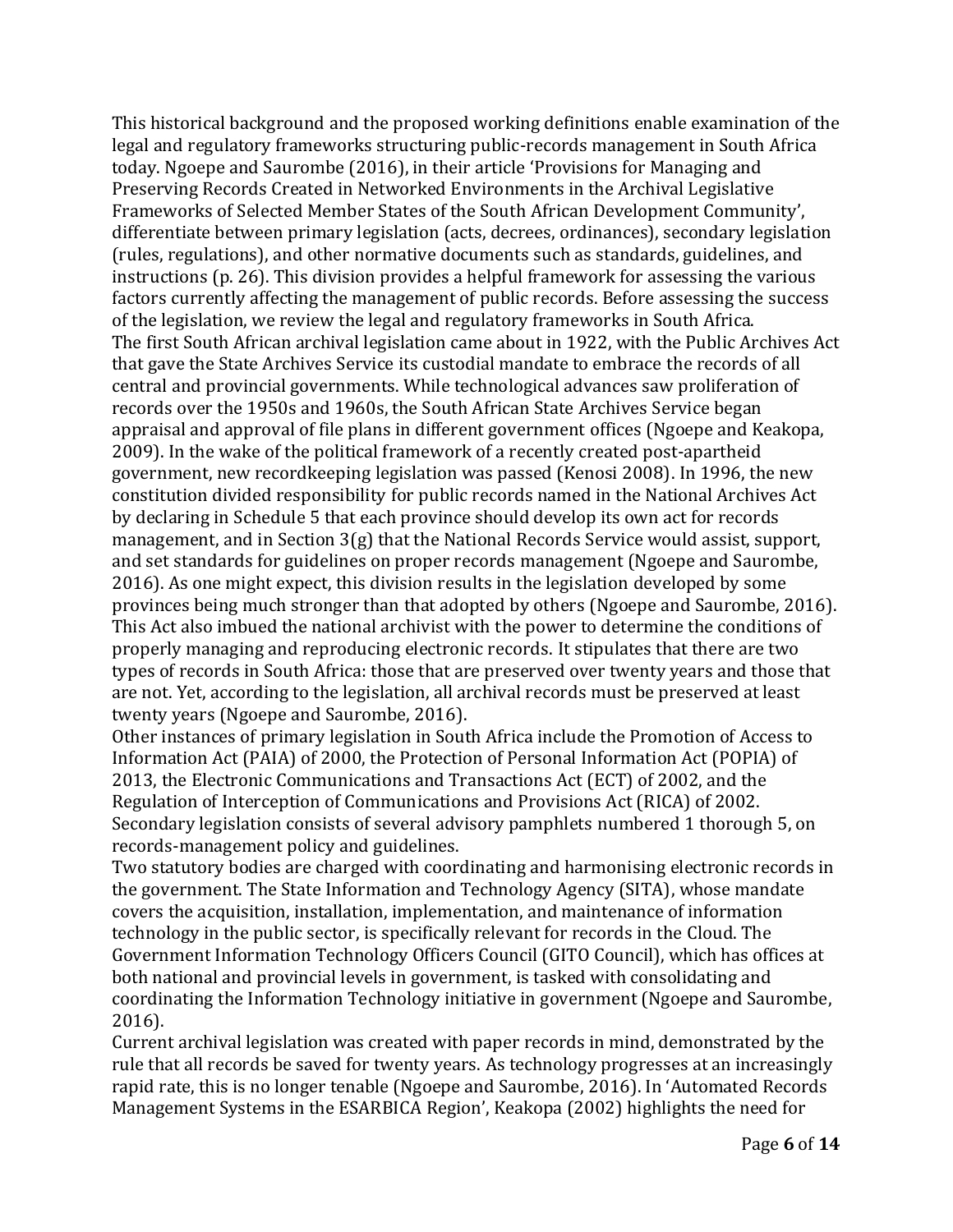electronic records in archival legislation. Successfully achieving this requires a new definition of the record that allows for unfixed and unstable documentary forms. Currently the National Archives defines a public record as a record created or received by a governmental body in pursuance of its activities (Ngoepe and Saurombe, 2016). This definition worked extremely well for paper records, but it does not identify requisite aspects of a record that would render it useful for defining complex electronic forms such as geographical maps or changing data visualizations (Ngoepe and Saurombe, 2016). In 'The Management of Public Records and Archives in Member Countries of ESARBICA', Ngulube and Tafor (2006) identify the following functions of national archival institutions that legislation has determined: jurisdiction and functions of institution, records management, archival administration, advisory boards, and enforcement (Ngulube and Tafor, 2006). The identification of these elements is essential for considering and analysing what legislation affecting national archival institutions must provide. It should ensure not only proper archival administration, but also that the archival institution can create advisory boards and enforce the implementation of proper records management. The article reflects the findings of an anonymous survey conducted across the ESARBICA region, in nations that need increased financial resources. It is difficult to assess the direct relevance of findings to South Africa because of the anonymity of the survey, but the authors make helpful suggestions for the entire region.

Ngoepe and Keakopa (2009) assess the current state of archives and records systems in South Africa in 'An Assessment of the State of National Archival and Records Systems in the ESARBICA region, a South Africa-Botswana comparison'. They point out NARS's lack of administrative control over provincial statutes, although it does have statutory control that puts the National Archives in a regulatory and monitoring role. However, lack of staff availability and training creates challenges in fulfilling this role successfully (Ngoepe and Keakopa, 2009)**.** Throughout the literature is the recognition that each province should promulgate its own legislation on an archives and records service. Each province also needs individual systems (Ngoepe 2016). Findings of Ngoepe's quantitative study on the models of records management in the public sector of South Africa indicate that most government departments have no separate records management unit; that 90% have no records manager, only eight individuals in designated records management roles; and the frequently observed sentiment that a records manager does not equal a *manager* in a management position within government departments. (Ngoepe, 2016).

#### 3.0 Sector-Specific Legislative and Regulatory Frameworks

In order to gain a comprehensive understanding of all legislative and regulatory frameworks one needs to examine legislation that controls information across all sectors, as well as legislation that controls information within specific sectors (Ngoepe and Saurombe, 2016). The management of health records in South Africa resides within two categories of relevant legislation: management of records within the health sector, and the National Health Act and other legislative instruments (Katuu and Van der Walt, 2016). The Public Access to Information Act of 2000 facilitates access to records; the Protection of Personal Information Act regulates the processing of personal information and demands the effective management of health information (Katuu and Van der Walt 2016). Additionally, the National and Provincial Health Acts "helped immeasurably to steer the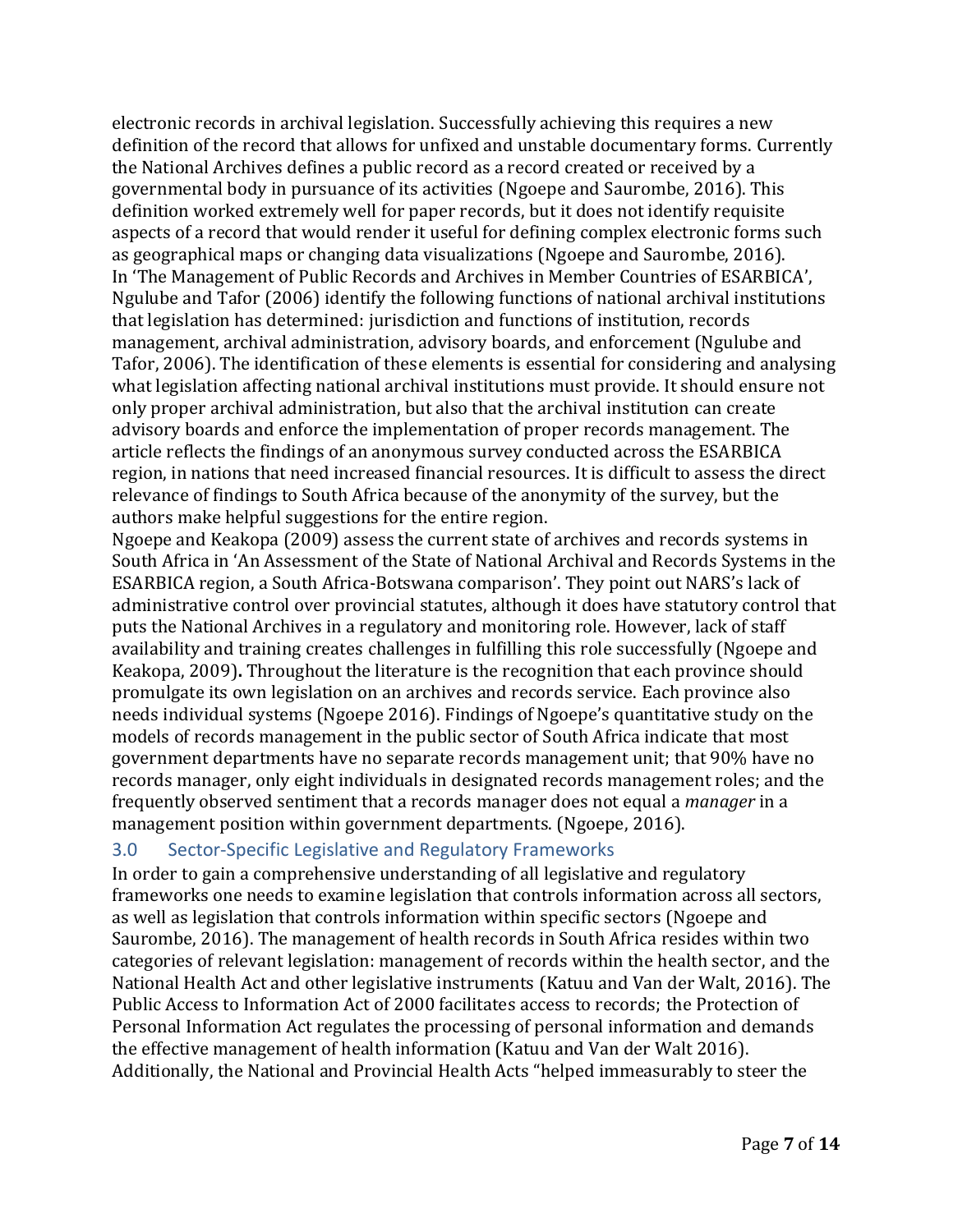health sector towards addressing three fundamental challenges: inequity, fragmentation and bias towards curative rather than preventive services' (Katuu, 2016c).

While these instances of legislation offered steps in the right direction, Katuu and Van der Walt (2016) identify the continuing issues with them as their ongoing lack of legislative provisions, an integrated approach, and guidance on management of records. Furthermore, they indicate that the legislation itself is too general, lacking contact with the health sector, making it difficult to impose compliance. To invoke their metaphor, while the instruments of archival legislation are there, they do not play the music, as there is too much dissonance in legal and regulatory frameworks, and a divorce between the health sector and the wider sector. International lessons offer solutions in the areas of adequately defined goals, responsibilities, and obligations.(Katuu and Van der Walt, 2016)

Turning to the justice system and public records are Ngulube and Makhubela in their article, 'Justice Delayed is Justice Denied'(Ngoepe and Makhubela, 2015). The South African national constitution inextricably ties records and justice. According to the constitution, the denial of one right leads to the denial of all rights. Sector-specific records management and a host of other factors have led to mismanagement of records, often resulting in delayed court cases or altogether missing legal files. Recordkeeping gone awry in one area of the justice system affects all. Ngulube and Makhubela suggest that this state of affairs calls for "the introduction of among other things, an electronic court management system' (Ngulube and Makhubela, 2015, p. 290). One other solution might be to add relevant legislation to the Promotion of Administrative Justice Act. However, as shown above, simply offering legislation on its own is not enough. Furthermore, there is reason to be wary of the fix-all solution of an electronic management system. While it is necessary to develop and implement such systems, they too work in a complex environment that requires the presence of several varied factors to consider the system truly successful. What those factors are and how best to ensure them in the South African context are deliberated below.

# 4.0 Electronic Records, E-Governance, and Records Management in Networked Environments

Electronic public records and their proper management are a reality for all public-sector institutions, both in the central government and in other public sectors institutions. South Africa's laudable attempts to legislate and regulate digital records are not without their shortcomings. Katuu provides a summary of these efforts in 'Managing Digital Records in A Global Environment':

The South African National Archives first published a set of policies and guidelines for managing digital records in 2000 and revised them in 2006 (National Archives and Records Service of South Africa, 2000, 2006b). From the early 2000s, the National Archives sought to assist public sector institutions to manage their digital records more efficiently. In 2002, SITA and the National Archives jointly produced the first list of approved software applications. The approved list of applications, termed Integrated Document and Records Management Systems (IDRMS)…accompanied by approved value-added resellers (VARs). VARs are companies that add features to an existing application and then resell it to end users as an integrated solution. In addition, VARs provide professional services, such as integration and customization of software applications, as well as training to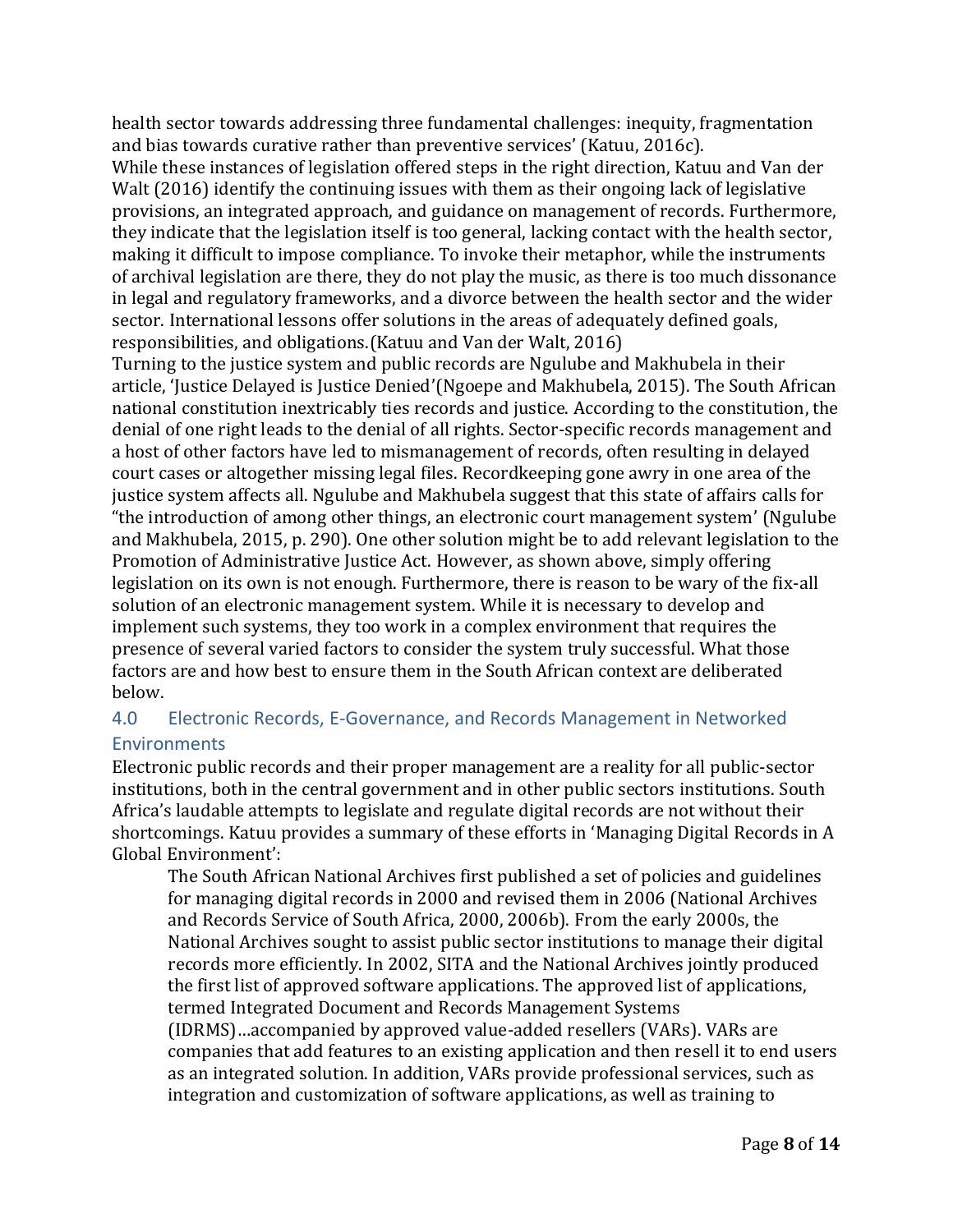support the implementation process. These added services make VARs an integral part of the ecosystem in the South African software applications market (Katuu, 2016b p. 877).

The modular approach in the guideline demonstrates a rare exploration of the connection of different components, including records management in Enterprise Content Management (ECM) software applications (Katuu, 2016b). However, the approved listing from 2005 expired in 2008, and seven years since, there are yet no indications of any updates. (Katuu, 2012)

This history indicates the need for further study and updated recommendations on the use of ECM applications, ICTs, and public-sector departments. Ngulube and Ngoepe (2013) discuss records management in relation to components that support corporate-governance processes in South Africa's public sector. They focus on the Information Communication Technology used in various public sector institutions, and their findings show a lack of proper records management. Furthermore, they demonstrate that audit communities in government bodies are not staffed by records-management professionals. Records must be available for an audit to function properly, and the best method for ensuring the presence and accessibility of records is to have records managers in the top level of governance. However, this study found no records-manager positions in the top levels of management. While many seem to hope that simply implementing a records-management system will be a catch-all solution, case studies in the literature do not support that hope (Ngoepe and Saurombe, 2016)**.** 

In their highly relevant article, 'Managing Digital Records in a South African Public Sector Institution', Katuu and Ngoepe (2015) identify the major issue in South African public records as being able to distinguish an electronic original from an electronic copy. They advocate for a review of the definition of data management, because record originals require metadata, as well as an electronic recordkeeping system. Properly defining records in evidentiary law, and electronic records in particular, could aid the effort to advance recordkeeping practices. The authors go on to make a particularly relevant analogy in their comparison of information archaeology and information architecture. Information archaeology conveys how old systems persist, and even sink and fade away beneath the new ones built on top. If government institutions are to properly manage records of the past, present, and future, they would do well to acknowledge and provide for the information systems that have come before. For example, national health institutions information systems in South Africa are very fragmented and sorely need integration within each province before a nationwide plan can be implemented. That would require management of digital records, not just from Enterprise Content Management, but also from other systems (Katuu and Ngoepe, 2015). One last fundamental aspect of proper electronic records management is having a specified storage mechanism in place. Katuu and Ngoepe (2015) find that no such storage mechanism for electronic records is in place. Understanding the maturity levels of various enterprise content management systems (ECMs) is a challenge in itself, one that requires further scholarship to fully conceptualize it (Katuu, 2016a). Findings show that organizational culture, change management, and the benefits and drawbacks of building systems on international standards are all factors in implementing any ECM model (Katuu, 2016a), and in the development of legislation and regulations for the future, they should be kept at the forefront of considerations.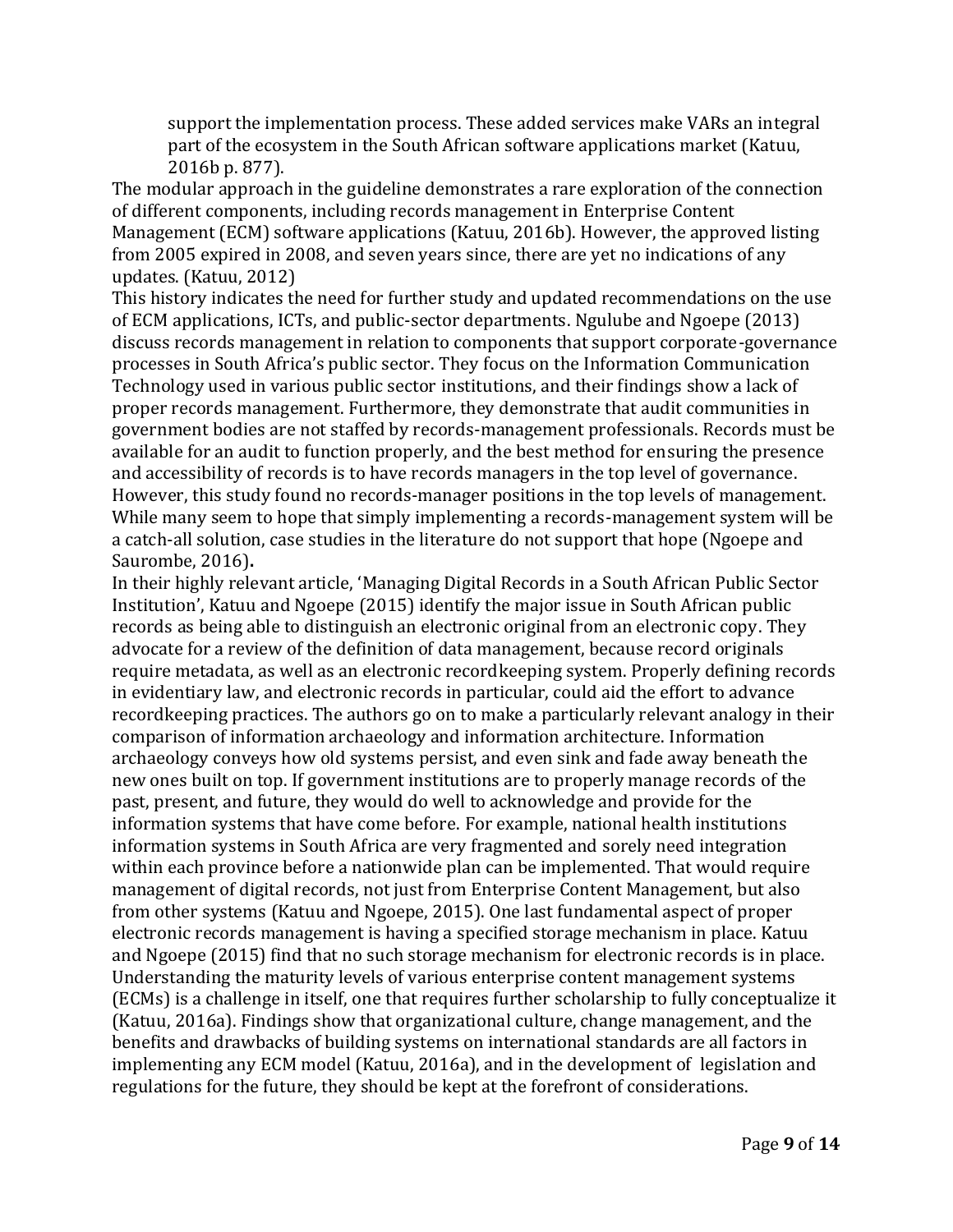#### 5.0 Conclusion

Considering that the access and use of public records is a guaranteed and integral right of every citizen in South Africa, proper records management is of great importance. Properly managing records requires highly detailed records-management processes in the primary legislation, with detail added in secondary legislation. This detail should also include provisions for control at the point of creation and an explanation of the life-cycle concept (Ngoepe and Saurombe, 2016). The inclusion of and provision for electronic records and their particular requirements are of increasing importance in legislation. Many authors suggest different solutions for achieving this goal. Ngoepe and Saurombe offer the suggestion that the South African Development Community create a protocol treaty on archival legislation, culminating in a model statute on electronic records management and preservation (Ngoepe and Saurombe, 2016)**.** Another solution may lie in an issue that came up throughout the literature: the need for increased staff training and the hope that staff retention in archival and records-management posts might increase (Abankwah, 2010; Kirkwood, 1998; Ngoepe and Keakopa , 2009; Ngulube and Tafor, 2006). Considering the proper management of public records through the lens of the provision of justice, or proper health care, or even in the wake of the Truth and Reconciliation Commission, makes quite apparent how dire the situation is. Additionally, in an article entitled **'**Role of Public Archivists and Records Managers in Governance and Local Development Under a Democratic Dispensation', Schellnack-Kelly and Van der Walt discuss the proven and potential impact of public-records services on reducing poverty (Schellnack-Kelly and Van der Walt, 2015). The reality is that proper records management is crucial for such ideals, and if the changes suggested above are not made, then public records remain at risk for being mismanaged and ultimately lost. Further research is needed, especially in the context of the electronic environment, to further this cause. That said, Ngoepe (2016) alludes to a light at the end of the tunnel. While the legislation, policies, and procedures are there, all that is left to work on is a customizable model for different government bodies to employ (Ngoepe, 2016). Or, to use another previously mentioned metaphor, the instruments are there, and now it is only a matter of learning how to teach each central government departments and other public sector institutions how to play the music. The literature shows that this will require well-trained recordsmanagement professionals, as well as steady funding. These factors are attainable, and it is promising that the continued interest in and discussion of legislation and regulation of public records in networked environments continues forward on an international level today.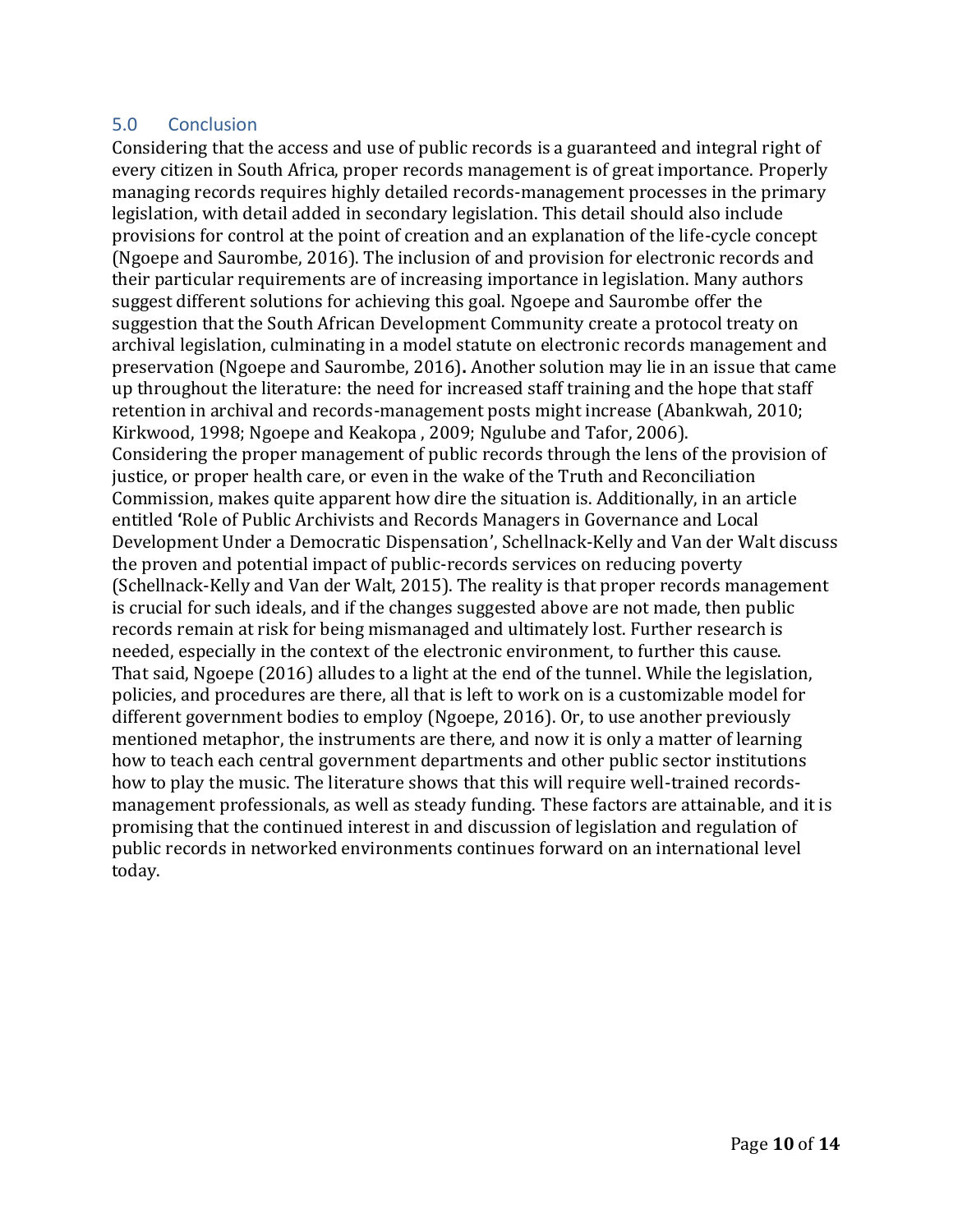References

- Abankwah, R. (2010) An examination of the e-governance position of selected national archives in ESARBICA. *ESARBICA Journal: Journal of the Eastern and Southern Africa Regional Branch of the International Council on Archives*, 29, pp. 165–184.
- Alberts, M., & Mollema, N. (2013). Developing legal terminology in African languages as aid to the court interpreter: A South African perspective. Lexikos, 23(1), 29-58.
- Duranti, L. (2016). "Records Lifecycle." In Duranti, Luciana, and Patricia C. Franks (Eds.) Encyclopedia of Archival Science. Rowman & Littlefield, pp. 342-346
- Duranti, L., & Franks, P. C. (Eds.). (2016). Encyclopedia of archival science. Rowman & Littlefield.
- Goh, E. (2016). "Archival legislation" In Duranti, Luciana, and Patricia C. Franks (Eds.) Encyclopedia of Archival Science. Rowman & Littlefield
- Harris, V. (1996). Redefining archives in South Africa: public archives and society in transition, 1990–1996. Archivaria, 42 pp. 6-27.
- Katuu, S. (2012). Enterprise content management (ECM) implementation in South Africa. Records Management Journal, 22(1), 37-56.
- Katuu, S. (2016). Managing digital records in a global environment: A review of the landscape of international standards and good practice guidelines. The Electronic Library, 34(5), 869-894.
- Katuu, S. (2016a) Assessing the functionality of the enterprise content management maturity model. *Records Management Journal*, 26(2), pp. 218–238. <https://doi.org/10.1108/RMJ-08-2015-0030>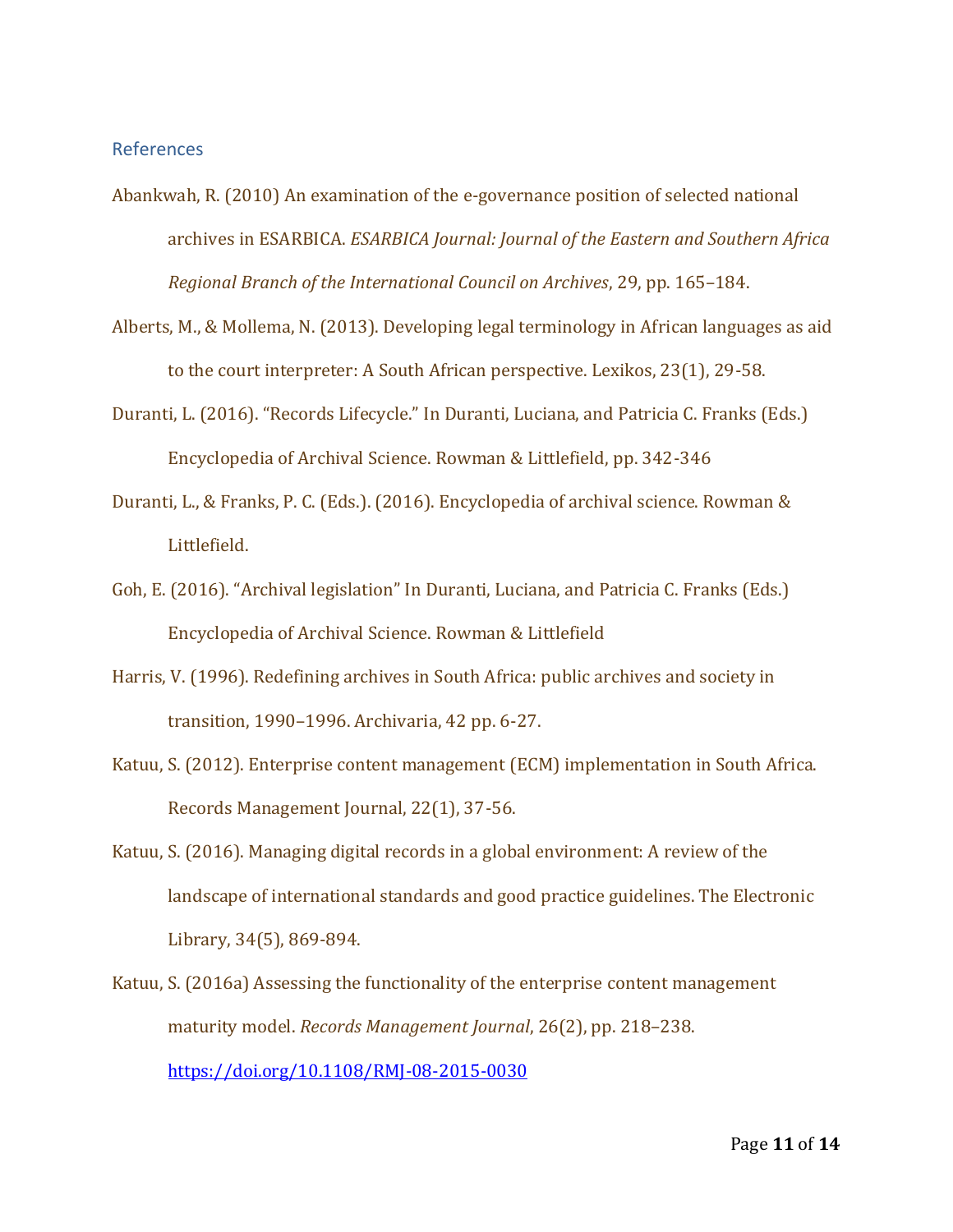- Katuu, S. (2016b). Managing digital records in a global environment: A review of the landscape of international standards and good practice guidelines. The Electronic Library, 34(5), 869-894.
- Katuu, S. (2016c) Transforming South Africa's health sector. *Journal of Science and Technology Policy Management*, 7(3), pp. 330–345[. https://doi.org/10.1108/JSTPM-](https://doi.org/10.1108/JSTPM-02-2016-0001)[02-2016-0001](https://doi.org/10.1108/JSTPM-02-2016-0001)
- Katuu, S. (2018). A Comparative Assessment of Enterprise Content Management Maturity Models. In E-Manufacturing and E-Service Strategies in Contemporary Organizations (pp. 93-118). IGI Global.
- Katuu, S. and Ngoepe, M. (2015) Managing digital records in a South African public sector institution. https://doi.org/10.17234/INFUTURE.2015.16
- Katuu, S. and Van der Walt, T. (2016) Assessing the legislative and regulatory framework supporting the management of records in South Africa's public health sector. *South African Journal of Information Management*, 18(1), pp. 1–7. https://doi.org/10.4102/sajim.v18i1.686
- Keakopa, M. S. (2002). Automated records management systems in the ESARBICA region. ESARBICA Journal, 21, pp. 41-48.
- Kenosi, L. (2008). Records, national identity and post-apartheid South Africa: the role of the Truth Commission records in nation building. Archives and Manuscripts, 36(2), pp. 76-87.
- Kenosi, L. S. (2009). Records, the truth commission, and national reconciliation: accountability in post-apartheid South Africa (Doctoral dissertation, University of Pittsburgh).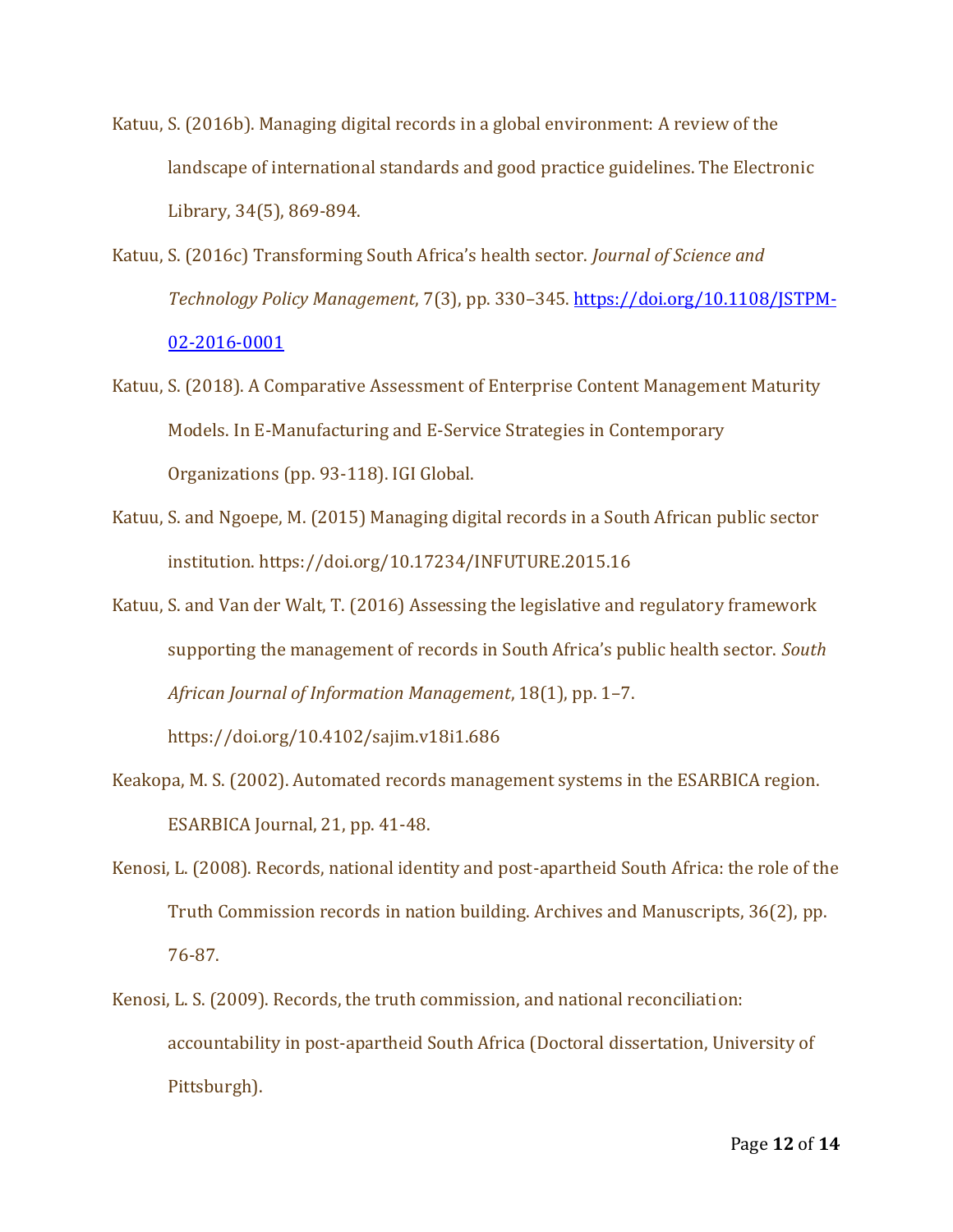- Kirkwood, C. (1998) Archival education and training: The needs of the National Archives. *S. A. Archives Journal*, *40*, 118.
- Mak, B. (2016). "Authenticity" In Duranti, Luciana, and Patricia C. Franks (Eds.) Encyclopedia of Archival Science. Rowman & Littlefield, pp. 342-346
- Ngoepe, M. (2016) Records management models in the public sector in South Africa: Is there a flicker of light at the end of the dark tunnel? *Information Development*, 32(3), pp. 338–353.
- Ngoepe, M. and Keakopa, S. (2009) An assessment of the state of national archival and records systems in the ESARBICA region A South Africa-Botswana comparison. *Records Management Journal*, 21(3), pp. 145–160. https://doi.org/10.1108/09565691111152071
- Ngoepe, M. and Makhubela, S. (2015) Justice delayed is justice denied. *Records Management Journal*, 25(3), pp. 288–305. https://doi.org/10.1108/RMJ-06-2015-0023
- Ngoepe, M. and Saurombe, A. (2016) Provisions for managing and preserving records created in networked environments in the archival legislative frameworks of selected member states of the Southern African Development Community. *Archives and Manuscripts*, 44(1), pp. 24–41.

https://doi.org/10.1080/01576895.2015.1136225

Ngulube, P., & Ngoepe, M. (2013). An exploration of the role of records management in corporate governance in South Africa. South African Journal of Information Management, 15(2), 1-8.